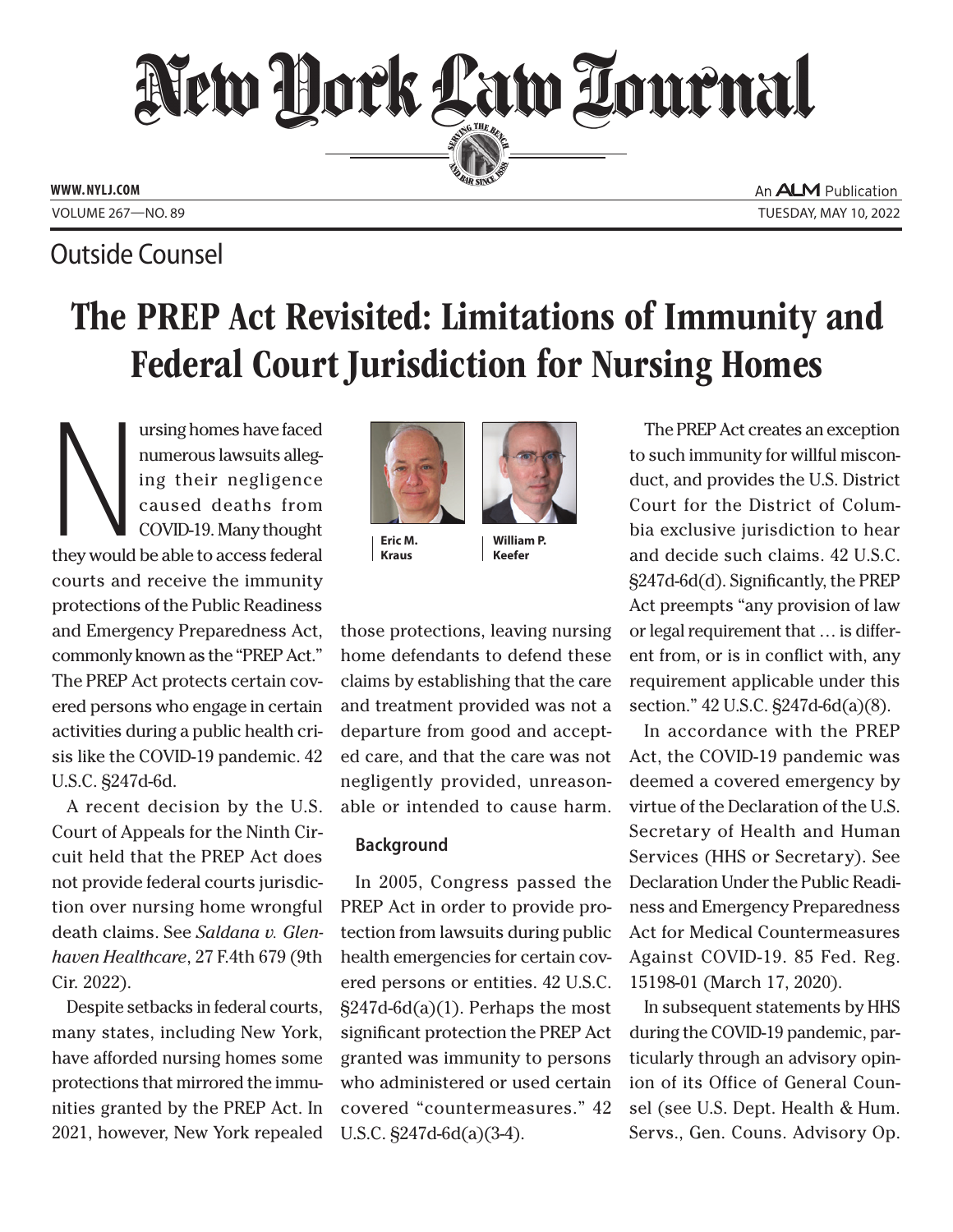21-01 (Jan. 8, 2021), the preemption set forth in the PREP Act was deemed "complete preemption."

Complete preemption is a jurisdictional rule providing federal courts jurisdiction over claims arising under federal statutes whose "pre-emptive force of a statute is so 'extraordinary' that it 'converts an ordinary state common-law complaint into one stating a federal claim.'" *Caterpillar v. Williams*, 482 U.S. 386, 393 (1987) (citation omitted).

Accordingly, if the PREP Act completely preempted state law claims asserting wrongful death from COVID-19, then typical state law causes of action that might traditionally be asserted against nursing homes, such as negligence or wrongful death claims, could not be sustained.

The authority of the advisory opinions was reinforced by the Secretary's Fourth and Fifth Amendments to the Declaration. In the Fourth Amendment, the "advisory" opinions were expressly made part of the Secretary's Declaration: "The Secretary now amends the Declaration to clarify that the Declaration must be construed in accordance with the Advisory Opinions. The Secretary expressly incorporates the Advisory Opinions for that purpose." 85 Fed. Reg. 79190-01, 79192 (Dec. 9, 2020).

In the Fifth Amendment, the HHS Secretary confirmed his counsel's opinion that the PREP Act constituted complete preemption: "[t]he plain language of the PREP Act makes

clear that there is complete preemption of state law as described." See Fifth Amendment to Declaration Under the Public Readiness and Emergency Preparedness Act for Medical Countermeasures Against COVID-19, 86 Fed. Reg. 7872, 7874 (Feb. 2, 2021).

Most federal courts reviewing the issue disagreed with the HHS Secretary.

A recent decision by the U.S. Court of Appeals for the Ninth Circuit held that the PREP Act does not provide federal courts jurisdiction over nursing home wrongful death claims.

### **Federal Courts' View of PREP Act Preemption**

Despite the clear position of HHS, most federal courts have declined to give deference to the agency's view of PREP Act complete preemption. Instead, those courts engaged in their own analysis, most concluding that preemption of the PREP Act is not "complete," and that for claims for personal injury and wrongful death arising from nursing home care of COVID-19 patients, removal to federal court is not appropriate.

The reasons for declining to apply PREP Act preemption fall into two broad categories. One looks at whether the complaint alleges conduct related to the administration or use of "countermeasures." In cases where defendants argue the complaint alleges injury due to a nursing home's *failure* to take such countermeasures, PREP Act application has been denied. See, e.g., *Jackson v. Big Blue Healthcare*, No. 20-CV-2259, 2020 WL 4815099, at \*6 (D. Kan. Aug. 19, 2020).

The other reason for declining federal jurisdiction focuses on the application of complete preemption. Despite the statements by the HHS Secretary and his counsel to the contrary, most courts have determined that complete preemption is a jurisdictional question that is solely within the purview of the courts. Undertaking an independent analysis, most courts determined that the statutory scheme did not intend to establish complete preemption.

As the PREP Act only creates a very narrow cause of action for willful misconduct, and provides exclusive jurisdiction in the District Court for the District of Columbia, such a limited federal right, these courts held, does not create complete preemption. This meant that the courts did not have jurisdiction and, therefore, these cases were remanded to state court. See, e.g., *Dupervil v. Alliance Health Operations*, 516 F. Supp. 3d 238 (E.D.N.Y. 2021).

Only one case, *Garcia v. Welltower*, 522 F. Supp. 3d 734 (C.D. Cal. 2021), agreed with the defendant nursing home, holding that the determination of the HHS Advisory Opinion deserved deference in accordance with the standard set out by the U.S.